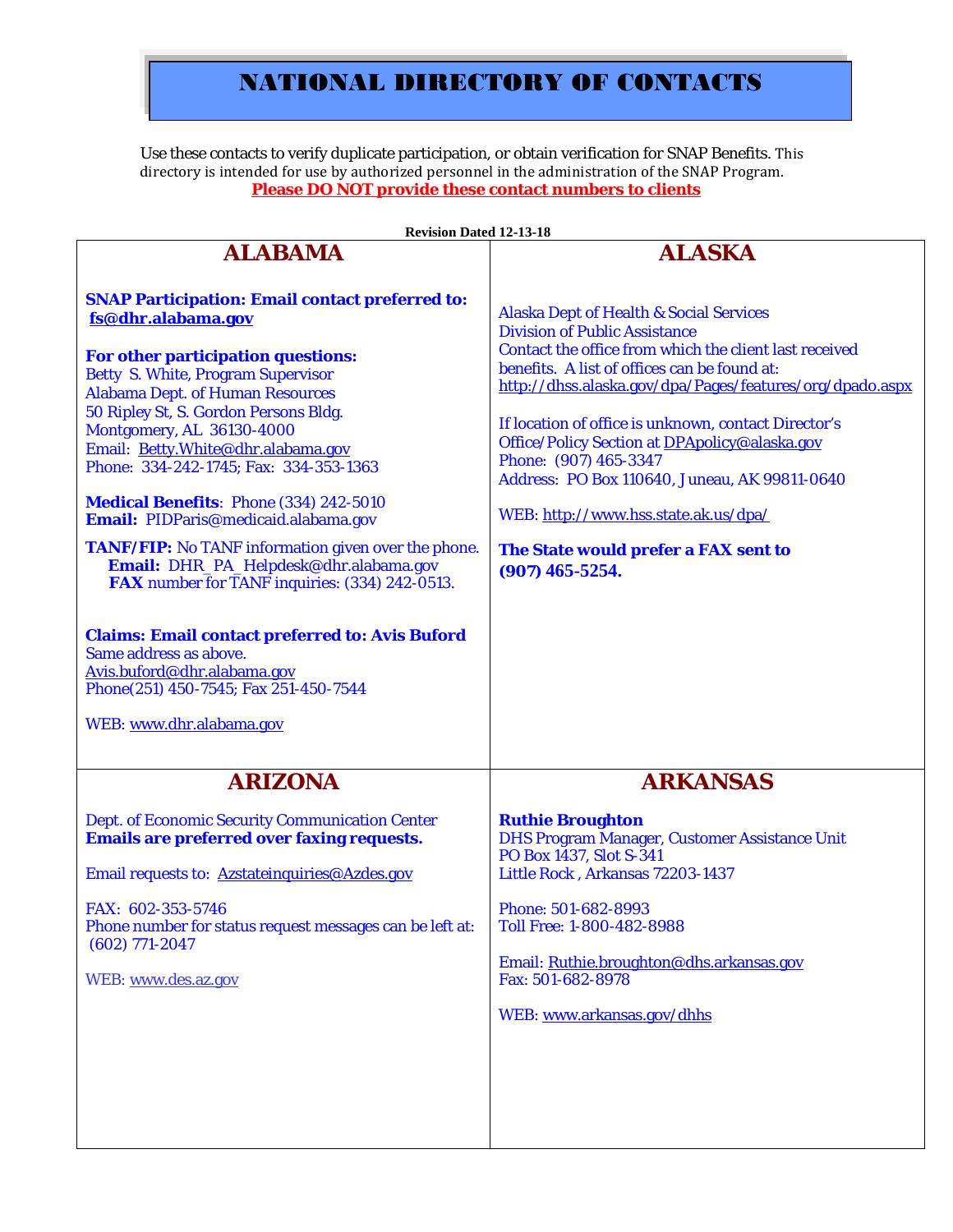| <b>CALIFORNIA</b>                                                                                            | <b>COLORADO</b>                                                                                    |
|--------------------------------------------------------------------------------------------------------------|----------------------------------------------------------------------------------------------------|
| <b>California Department of Social Services</b>                                                              |                                                                                                    |
| 744 P Street, MS 8-4-23                                                                                      | <b>Preferred method of contact is email:</b>                                                       |
| <b>Sacramento, CA 95814-6400</b>                                                                             | Outofstateinquiries@state.co.us                                                                    |
| <b>OUT OF STATE INQUIRIES</b>                                                                                | Contact phone number: 1-800-536-5298, Option 2                                                     |
| The city and/or county in which the client resided                                                           |                                                                                                    |
| in California must be provided in order to                                                                   | <b>Colorado Department of Human Services</b>                                                       |
| provide a referral to one of the 58 counties for                                                             | 1575 Sherman St. 3rd Fl                                                                            |
| verification of benefits.                                                                                    | <b>Denver, CO 80203</b>                                                                            |
| Telephone number: (916)651-8848; press 1, then press 7                                                       |                                                                                                    |
| <b>OR</b> FAX number: (916)651-8866 OR<br>http://www.cdss.ca.gov/cdssweb/entres/pdf/CountyCen                | Fraud Hotline: 1-877-934-6361 recording<br>PARIS: 1-800-359-1991                                   |
| tralIndexListing.pdf to get a Central County Index                                                           |                                                                                                    |
| Listing.                                                                                                     | WEB: www.cdhs.state.co.us                                                                          |
| <b>CONNECTICUT</b>                                                                                           | <b>DELAWARE</b>                                                                                    |
| <b>Department of Social Service</b>                                                                          |                                                                                                    |
| 55 Farmington Ave.                                                                                           | <b>FOR SNAP/TANF/CHILDCARE/MEDICAID</b>                                                            |
| Hartford, CT 06105-3725                                                                                      | <b>Delaware Division of Social Services</b>                                                        |
|                                                                                                              | PO Box 906, New Castle, DE 19720                                                                   |
| <b>For SNAP/Medicaid/Cash benefits other than</b><br><b>TANF:</b>                                            | Phone: 302-571-4900                                                                                |
| Please send an email from you State or County email                                                          | To verify public assistance benefit status in Delaware                                             |
| account on your agency's letter head to: TPI.EU@ct.gov.                                                      | for dual participation alerts, please send an email from                                           |
| Requests must include names, dates of birth and last                                                         | your STATE or COUNTY email account to:                                                             |
| 4 digits of SSN for each individual for whom verifications                                                   | Email: DHSS_DSS_Outofstate@state.de.us                                                             |
| are being sought. Also include what programs you need<br>verified and the application address in your state. | Web: http://www.dhss.delaware.gov/dhss/dss                                                         |
| Allow 3 to 5 working days for a response.                                                                    |                                                                                                    |
| Telephone: 1-860-424-5030                                                                                    |                                                                                                    |
|                                                                                                              |                                                                                                    |
| <b>For TANF:</b>                                                                                             |                                                                                                    |
| Telephone: 1-860-424-5540<br>Fax request on your Agency's Letterhead to                                      |                                                                                                    |
| 1-860-424-4886                                                                                               |                                                                                                    |
| Allow 3 to 5 days for a response                                                                             |                                                                                                    |
| <b>DISTRICT OF COLUMBIA</b>                                                                                  | <b>FLORIDA</b>                                                                                     |
| Vivessia Avent, Program Analyst                                                                              | <b>Out of State inquiries:</b>                                                                     |
| <b>Eligibility Review and Investigations</b>                                                                 | <b>Miami Call Center</b>                                                                           |
| <b>District of Columbia Department of Human Services</b>                                                     | <b>PREFERRED METHOD:</b> Email to:                                                                 |
| <b>Office of Program Review, Monitoring and Investigation</b><br>645 H Street, N.E. - 3rd Floor              | SNR.D11.SFL.CallCenter@myflfamilies.com<br>(You should hear back from them within 5 business days) |
| Washington, D.C. 20002                                                                                       | Dept. of Children & Families                                                                       |
| Office: (202) 535-1145                                                                                       | 1317 Winewood Blvd., Bldg. 3, Room 435                                                             |
| eFax: (202) 645-4197                                                                                         | <b>Tallahassee, FL 32399-0700</b>                                                                  |
| Email: vivessia.avent@dc.gov                                                                                 | Phone: 866-762-2237                                                                                |
| Web: www.dhs.dc.gov                                                                                          | WEB: www.dcf.state.fl.us/ess/                                                                      |
| <b>GEORGIA</b>                                                                                               | <b>GUAM</b>                                                                                        |
|                                                                                                              | Maria Cindy F. Malanum, Social Services Supervisor I                                               |
| <b>DFCS Customer Service Operations</b><br>2 Peachtree Street, Suite 8-268                                   | <b>Bureau of Economic Security</b><br><b>Division of Public Welfare</b>                            |
| Atlanta, Georgia 30303                                                                                       | <b>Department of Public Health and Social Services</b>                                             |
| Phone: 1-877-423-4746: Fax: 1-888-740-9355.                                                                  | <b>123 Chalan Kareta</b>                                                                           |
|                                                                                                              | Mangilao, Guam 96913                                                                               |
| <b>Email inquiry is the preferred method:</b>                                                                |                                                                                                    |
| Send requests for out-of-State verification to:                                                              | Email: mariacindy.malanum@dphss.guam.gov<br>Contact No. (671) 735-7288/7237                        |
| <b>DHS-OIG Out-of-State Inquiry mailbox:</b><br>п                                                            | Fax: (671) 734-7092                                                                                |
| ga.paris@dhs.ga.gov                                                                                          | WEB: http://dphss.guam.gov                                                                         |
|                                                                                                              |                                                                                                    |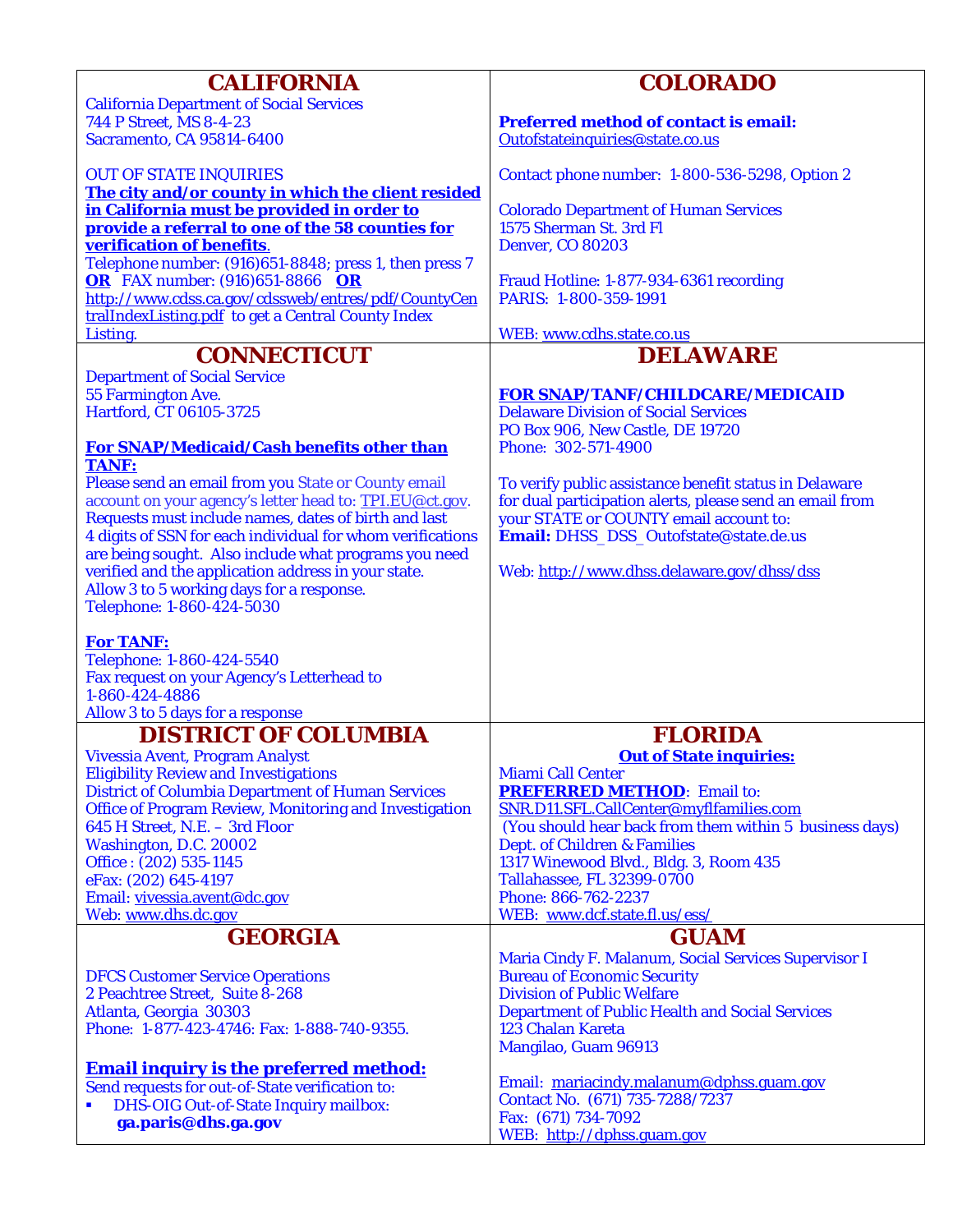| <b>HAWAII</b>                                                  | <b>IDAHO</b>                                                       |
|----------------------------------------------------------------|--------------------------------------------------------------------|
|                                                                | <b>Idaho Department of Health &amp; Welfare</b>                    |
| <b>Department of Human Services</b>                            | Division of Welfare, 2 <sup>nd</sup> Floor                         |
| <b>State Office Administrative Assistant (FSP &amp; TANF)</b>  | P.O. Box 83720                                                     |
| <b>Benefit, Employment &amp; Support Services Division</b>     |                                                                    |
|                                                                | Boise, ID 83720-0036                                               |
| 820 Mililani Street, Suite 606                                 |                                                                    |
| Honolulu, Hi 96813                                             | Contact information to verify benefit status for <b>applicants</b> |
|                                                                | in your state coming from Idaho:                                   |
| Phone: (808) 586-5720 (SNAP)                                   | Phone: (208) 334-5815                                              |
| Phone: (808) 586-5732 (TANF)                                   | Fax: (208) 334-5817 or 1-866-434-8278                              |
|                                                                | Email: mybenefits@dhw.idaho.gov                                    |
| If unable to get through, please call (808) 586-5735 for       | To verify benefit status in Idaho for clients already              |
| both SNAP/TANF.                                                | active on benefits in your state (dual participation               |
|                                                                | alerts & investigations, PARIS matches, etc.), please              |
|                                                                |                                                                    |
| WEB: http://hawaii.gov/dhs                                     | contact the Fraud Unit via e-mail at:                              |
|                                                                | welfraud@dhw.idaho.gov.                                            |
|                                                                | WEB: http://www.healthandwelfare.idaho.gov/                        |
| <b>ILLINOIS</b>                                                | <b>INDIANA</b>                                                     |
|                                                                | <b>Indiana Family and Social Services Administration</b>           |
|                                                                | P.O. Box 1810                                                      |
| <b>Illinois Department of Human Services</b>                   |                                                                    |
| <b>Bureau of Customer and Support Services</b>                 | Marion, IN 46952                                                   |
| 600 East Ash St., Bld. 500                                     |                                                                    |
| Springfield, IL 62703                                          | Indiana no longer accepts faxed/telephone inquiries.               |
|                                                                | Out of state inquires for SNAP/TANF/Medicaid should be             |
| For a convenient and faster response e-mail us at:             | submitted to <b>INoutofstate.inquiries@fssa.IN.gov</b> .           |
| DHS.OUTOFSTATE@ILLINOIS.GOV                                    | Requests must include names, dates of birth and last               |
| (Please choose Out of State tab and follow prompts)            | 4 digits of SSN for each individual for whom verifications         |
| Allow 3-5 Business days for a response.                        | are being sought. Also include what programs you need              |
|                                                                | verified.                                                          |
| Phone: (217) 524-4174                                          |                                                                    |
| WEB: www.dhs.state.il.us/contactus                             | Paris Unit Inquiries: parisinquiries@fssa.IN.gov                   |
|                                                                |                                                                    |
|                                                                | WEB: www.in.gov/fssa/                                              |
| <b>IOWA</b>                                                    | <b>KANSAS</b>                                                      |
|                                                                |                                                                    |
|                                                                |                                                                    |
| <b>Integrated Claims Recovery Unit</b>                         | <b>Kansas Department for Children and Families</b>                 |
| PO Box 36570                                                   | <b>Economic and Employment Services</b>                            |
| Des Moines, IA 50315                                           | 555 S Kansas Avenue, 4th Floor                                     |
| <u>To verify benefits and/or TANF months:</u>                  | Topeka, KS 66603                                                   |
| <b>Call Integrated Claims Recovery Unit at:</b>                |                                                                    |
| Phone: 1-877-855-0021; OR Fax: 515-564-4095 OR                 | Kansas no longer accepts faxed inquires. All SNAP                  |
| Email: ICRU@dhs.state.ia.us                                    | and TANF out-of-state inquiries must be emailed                    |
| To have an active Iowa case closed:                            | to: DCF.EBTMAIL@ks.gov                                             |
| <b>Clients can call Customer Service Call Center at 1-877-</b> | For all Medical inquiries, contact Kansas Department               |
| 347-5678 OR Email: IMCustomerSC@dhs.state.ia.us                | of Health and Environment at: 800-792-4884                         |
| Website: www.dhs.state.ia.us                                   | WEB: www.dcf.ks.gov                                                |
| <b>KENTUCKY</b>                                                | <b>LOUISIANA</b>                                                   |
|                                                                | Cara (Yvette) Shields, Program Specialist                          |
|                                                                |                                                                    |
| Send OUT OF STATE INQUIRIES For SNAP, MEDICAID                 | <b>Louisiana Department of Children and Family Services</b>        |
| and TANF - Email: Outofstateinquiries@ky.gov                   | <b>Bureau of Communications &amp; Governmental Affairs</b>         |
|                                                                | 627 North 4th Street, 8th Floor                                    |
| Phone: 855-306-8959                                            | <b>Baton Rouge, Louisiana 70802</b>                                |
|                                                                | Phone: (225) 342-2342; FAX: (225) 342-9833                         |
| WEB: http://cfc.ky.gov                                         | Email: cara.shields@la.gov                                         |
|                                                                |                                                                    |
|                                                                | To inquire about Medicaid benefits; call 225-342-9860 or           |
|                                                                | fax: 225-389-8100 or email OOS@la.gov                              |
|                                                                | WEB: www.dcfs.louisiana.gov                                        |
|                                                                |                                                                    |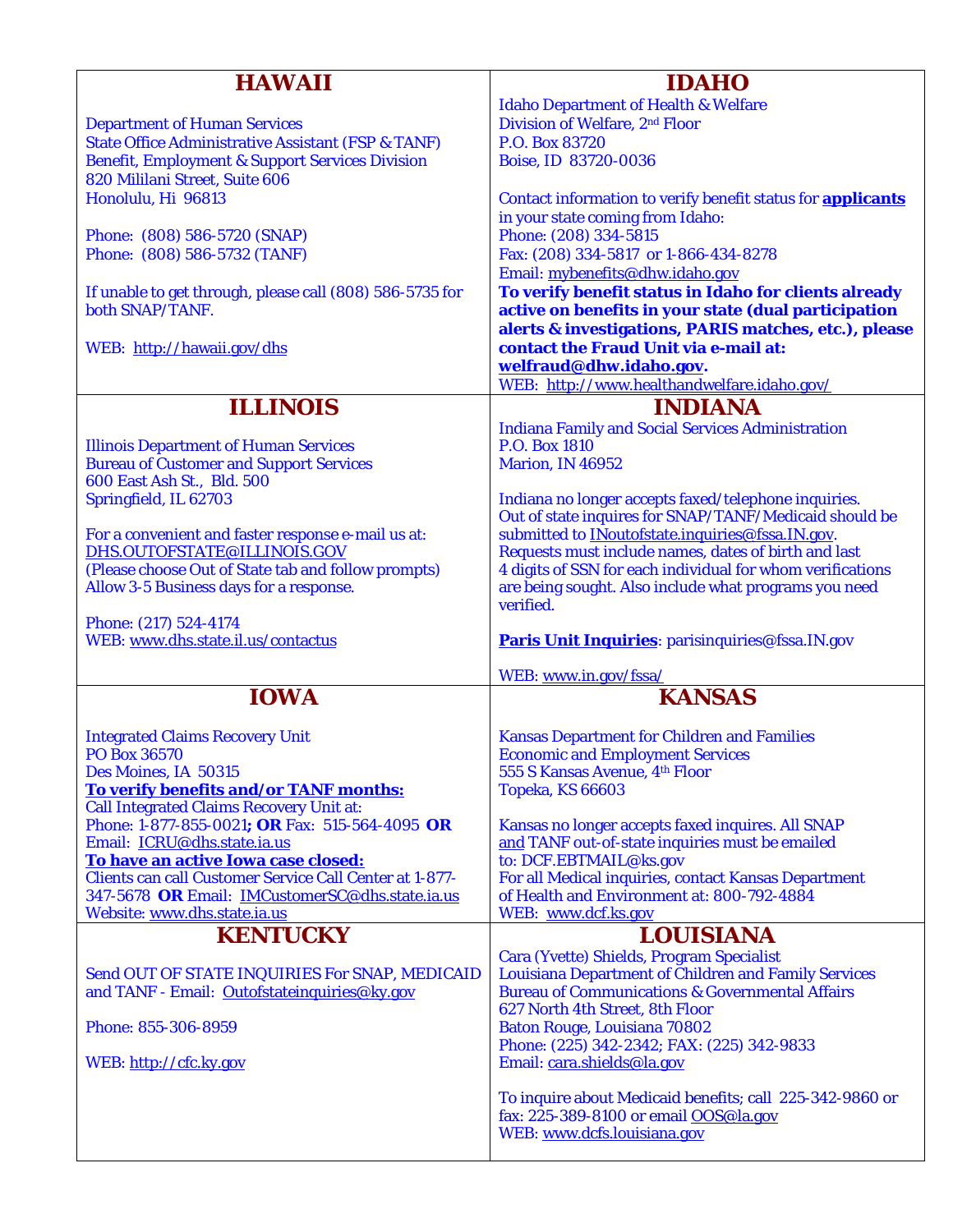| <b>MAINE</b>                                                                                                    | <b>MARYLAND</b>                                                                      |
|-----------------------------------------------------------------------------------------------------------------|--------------------------------------------------------------------------------------|
|                                                                                                                 |                                                                                      |
| A signed release is required to obtain the<br>verification Out-of-State Inquiries                               | <b>Maryland Department of Human Resources</b>                                        |
|                                                                                                                 | 311 W. Saratoga St.                                                                  |
| <b>ACES Help Desk - Eligibility Specialists</b>                                                                 | <b>Baltimore, MD 21201</b>                                                           |
| Department of Health and Human Services Office for                                                              |                                                                                      |
| <b>Family Independence</b>                                                                                      | For out of state inquiries for all programs or                                       |
| 19 Union Street, SHS#11<br>Augusta, ME 04333 Phone: (207)-624-4130                                              | PARIS matches, forward your request to:<br>Email: dhr.outofstateinguiry@maryland.gov |
| Fax: (207) 287-3455                                                                                             | <b>OR</b>                                                                            |
| E-Mail: DESK.ACESHELP@Maine.gov                                                                                 | <b>Contact: Tanisha Williams</b>                                                     |
|                                                                                                                 | Email: tanisha.williams@maryland.gov                                                 |
| WEB: http://www.maine.gov/dhhs/ofi/index.html                                                                   | Telephone: 410-767-7928                                                              |
| <b>MASSACHUSETTS</b>                                                                                            | <b>MICHIGAN</b>                                                                      |
| <b>MA Department of Transitional Assistance</b>                                                                 | <b>Current Benefit Information:</b>                                                  |
| <b>Data Matching Unit</b>                                                                                       | <b>Dept of Human Services</b>                                                        |
| 600 Washington Street, 5th Floor                                                                                | <b>PO Box 30037</b>                                                                  |
| <b>Boston, MA 02111</b>                                                                                         | 235 S. Grand Ave.                                                                    |
|                                                                                                                 | Lansing, MI 48909                                                                    |
| <b>MAIL or FAX REQUEST ON AGENCY</b><br><b>LETTERHEAD: FAX # 617-889-7847</b>                                   |                                                                                      |
|                                                                                                                 | <b>Out-of-State Inquiries by Professional Staff only:</b>                            |
| WEB: www.state.ma.us/DTA                                                                                        | 1-517-373-3908                                                                       |
|                                                                                                                 | <b>General SNAP Inquires by clients</b> : 1-855-ASK-MICH                             |
|                                                                                                                 | FAX: 1-517-335-6054                                                                  |
|                                                                                                                 | Email: DHS-ICU-Customer-Service@michigan.gov                                         |
|                                                                                                                 | (Require client's new address before they will close case in MI (if                  |
|                                                                                                                 | sending request via fax or email)                                                    |
|                                                                                                                 |                                                                                      |
|                                                                                                                 | WEB: www.michigan.gov/dhs                                                            |
| <b>MINNESOTA</b>                                                                                                | <b>MISSISSIPPI</b>                                                                   |
| <b>Minnesota Department of Human Services</b>                                                                   |                                                                                      |
| <b>Economic Assistance and Employment Services Division</b>                                                     | <b>Department of Human Services</b>                                                  |
| PO Box 64951                                                                                                    | <b>Division of Field Operations</b>                                                  |
| St. Paul, MN 55164-0951                                                                                         | <b>P.O. Box 352</b>                                                                  |
|                                                                                                                 | Jackson, MS 39205                                                                    |
| Out of State Inquiries for case status of SNAP and TANF<br>programs and the number of TANF months expended are  | Phone: 1-800-948-3050                                                                |
| provided through an automated web service.                                                                      | <b>OUT OF STATE INQUIRES:</b>                                                        |
| Go to the website by clicking on this link:                                                                     | Email: ea.CustomerService@mdhs.ms.gov                                                |
|                                                                                                                 | This is preferred method for requests: Please include email                          |
| <b>Minnesota SNAP and TANF Verification Web Site</b>                                                            | address, agency telephone number and mailing address.                                |
| Or type the web site address into your browser address                                                          | Also include case member's name, date of birth, SSN,                                 |
| bar:<br>https://mn.gov/snap-tanf-benefit-verification/                                                          | current mailing address and brief description of verification<br>that is needed.     |
|                                                                                                                 |                                                                                      |
| At the web site home page, <b>complete</b> the required fields                                                  | FAX: 601-364-7469 (If using secure mail, the verification                            |
| for self-registration. In the code field, enter the word                                                        | should be sent via FAX.)                                                             |
| guest. After accepting the Oath, click the <b>Next</b> button                                                   |                                                                                      |
| which brings up the client information page. When all                                                           | WEB: www.mdhs.state.ms.us                                                            |
| the client information has been entered, click the submit<br>button which generates the request. A secure email |                                                                                      |
| response will be sent to the requestor with the results of                                                      |                                                                                      |
| the benefit verification. No other means for requesting                                                         |                                                                                      |
| this information is offered.                                                                                    |                                                                                      |
|                                                                                                                 |                                                                                      |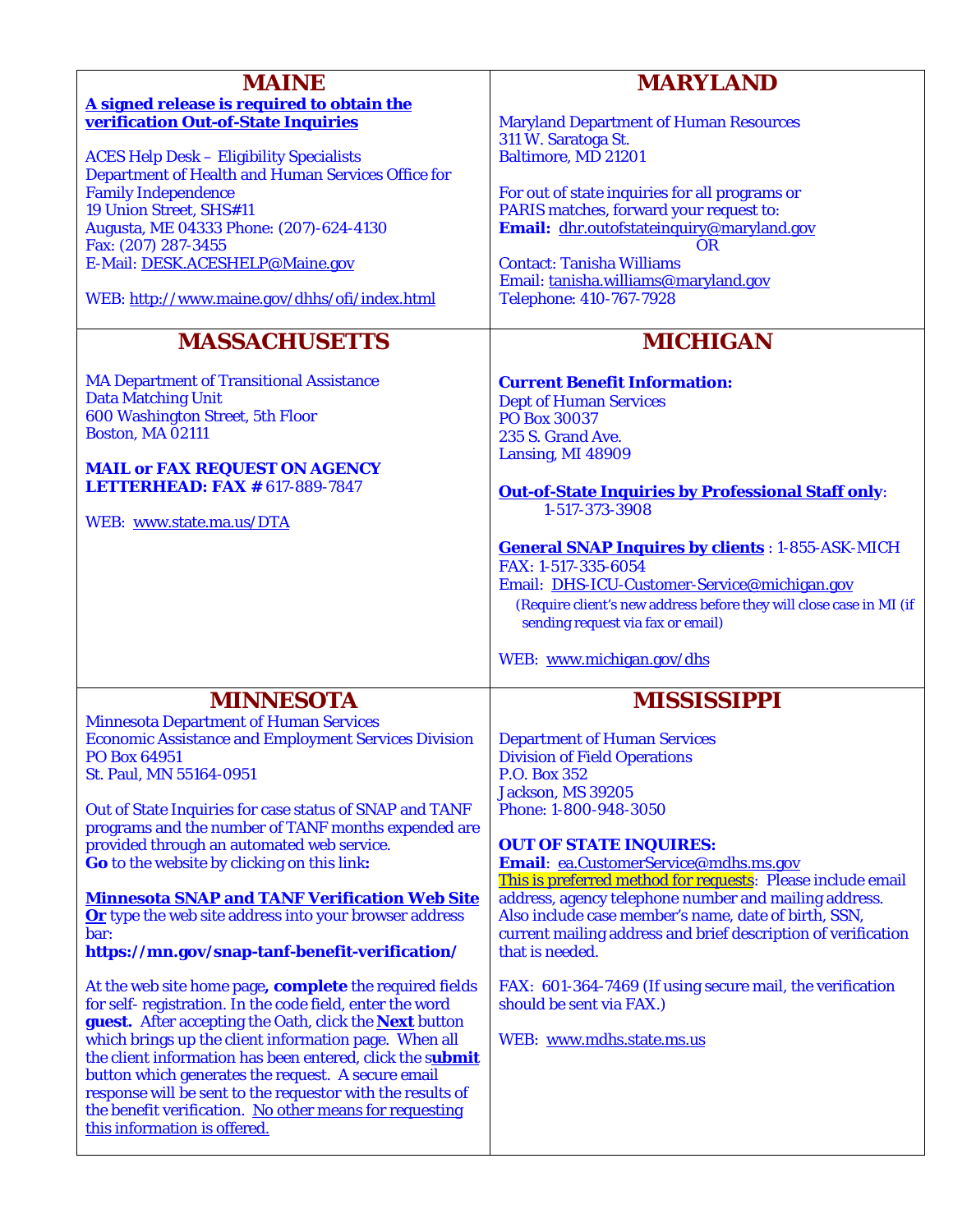| <b>MISSOURI</b>                                                                                                                                                                                                                                                                                                                                                                                                               | <b>MONTANA</b>                                                                                                                                                                                                                                                                                                                                                                                                                                                                                                                                                                                                                                                                                                                                      |
|-------------------------------------------------------------------------------------------------------------------------------------------------------------------------------------------------------------------------------------------------------------------------------------------------------------------------------------------------------------------------------------------------------------------------------|-----------------------------------------------------------------------------------------------------------------------------------------------------------------------------------------------------------------------------------------------------------------------------------------------------------------------------------------------------------------------------------------------------------------------------------------------------------------------------------------------------------------------------------------------------------------------------------------------------------------------------------------------------------------------------------------------------------------------------------------------------|
| <b>Correspondence and Information Unit</b><br><b>Family Support Division</b><br><b>Department of Social Services</b><br>P.O. Box 2320,<br>Jefferson City, MO 65102-2320<br><b>Interactive Voice Response: 1-800-392-1261</b><br>Email: Cole.CoXIX@dss.mo.gov<br>WEB: http://www.dss.mo.gov<br>OR<br><b>Out-of-State line: The Family Support Division</b><br>Information Center at 855-FSD-INFO or 855-373-4636,<br>Option 3. | <b>FOR SNAP:</b><br><b>Julie Nepine</b><br><b>Department of Public Health &amp; Human Services</b><br><b>Human &amp; Community Services Division</b><br>PO Box 202925, Helena, MT 59620-2925<br>Phone: (406) 444-4987; FAX: (406) 444-2770 OR<br>Email: jnepine@mt.gov<br><b>For TANF:</b><br><b>Montana Department of Public Health and Human Services</b><br><b>TANF Program</b><br>111 N. Jackson, Helena, MT 59601<br>FAX: (406)444-2770<br>Email: TANF@mt.gov<br>WEB: http://www.dphhs.mt.gov/                                                                                                                                                                                                                                                 |
| <b>NEBRASKA</b>                                                                                                                                                                                                                                                                                                                                                                                                               | <b>NEVADA</b>                                                                                                                                                                                                                                                                                                                                                                                                                                                                                                                                                                                                                                                                                                                                       |
| <b>Customer Service Center</b><br><b>Economic Assistance Customer Service Center</b><br>Toll-free: 1-800-383-4278<br>WEB: www.accessnebraska.ne.gov<br>For verification of TANF months:<br>Email:<br>DHHS.EconomicAssistancePolicyQuestions@nebraska.g<br>$ov$<br><b>Medicaid inquiries: Email at</b><br>DHHS.MedicaidPolicyQuestions@nebraska.gov                                                                            | Dept of Health & Human Services<br><b>Division of Welfare and Supportive Services</b><br><b>1470 College Parkway</b><br><b>Carson City, NV 89706</b><br><b>Out of State Inquiries:</b><br>Email: WELFOOSINQUIRIES@DWSS.NV.GOV<br>Nevada requires requests to be sent on agency letterhead.<br>Please include clients; Name, Date of Birth; the SSN or the<br>last 4 of the SSN; and a listing of all household members<br>who are applying for assistance in your state. Also be sure to<br>include the return information (your name, phone, and fax<br>#'s). Please allow $3 - 5$ business days for a response.<br>For States unable to email client info, FAX to: Nevada<br><b>SNAP verifications:</b> $702-631-4487 - ATTN$ : OOS<br>Inquiries. |
|                                                                                                                                                                                                                                                                                                                                                                                                                               | WEB: http://dwss.nv.gov                                                                                                                                                                                                                                                                                                                                                                                                                                                                                                                                                                                                                                                                                                                             |
| <b>NEW HAMPSHIRE</b><br><b>Client Services/SOP_Brown</b><br><b>Department of Health &amp; Human Services</b><br><b>Division of Client Services</b><br>129 Pleasant St, Concord, NH 03301                                                                                                                                                                                                                                      | <b>NEW JERSEY</b><br><b>Department of Human Services</b><br><b>Division of Family Development</b><br><b>Program Assessment and Integrity Unit</b><br>P.O. Box 716, Trenton, NJ 08625-0716                                                                                                                                                                                                                                                                                                                                                                                                                                                                                                                                                           |
| <b>Contact: Katy Halvorsen</b><br>Tel: 603-444-0348<br>Email: outofstateinquiries@dhhs.state.nh.us<br><b>Client Services #: 603-271-9700.</b>                                                                                                                                                                                                                                                                                 | $(609)$ 588-2283<br>For out-of-state lookups for the New Jersey SNAP, TANF,<br>GA and Medicaid programs, you must contact the<br>county the recipient received benefits from. You will need<br>to provide the individual's name, DOB and last 4 digits of<br>their SSN.                                                                                                                                                                                                                                                                                                                                                                                                                                                                             |
| In-state 800#: 1-800-852-3345 x 9700<br>FAX: (603)-271-4230<br>WEB: http://www.dhhs.nh.gov/                                                                                                                                                                                                                                                                                                                                   | For direct contact information for each county, see attached<br>list.<br>WEB: http://nj.gov/humanservices/dfd                                                                                                                                                                                                                                                                                                                                                                                                                                                                                                                                                                                                                                       |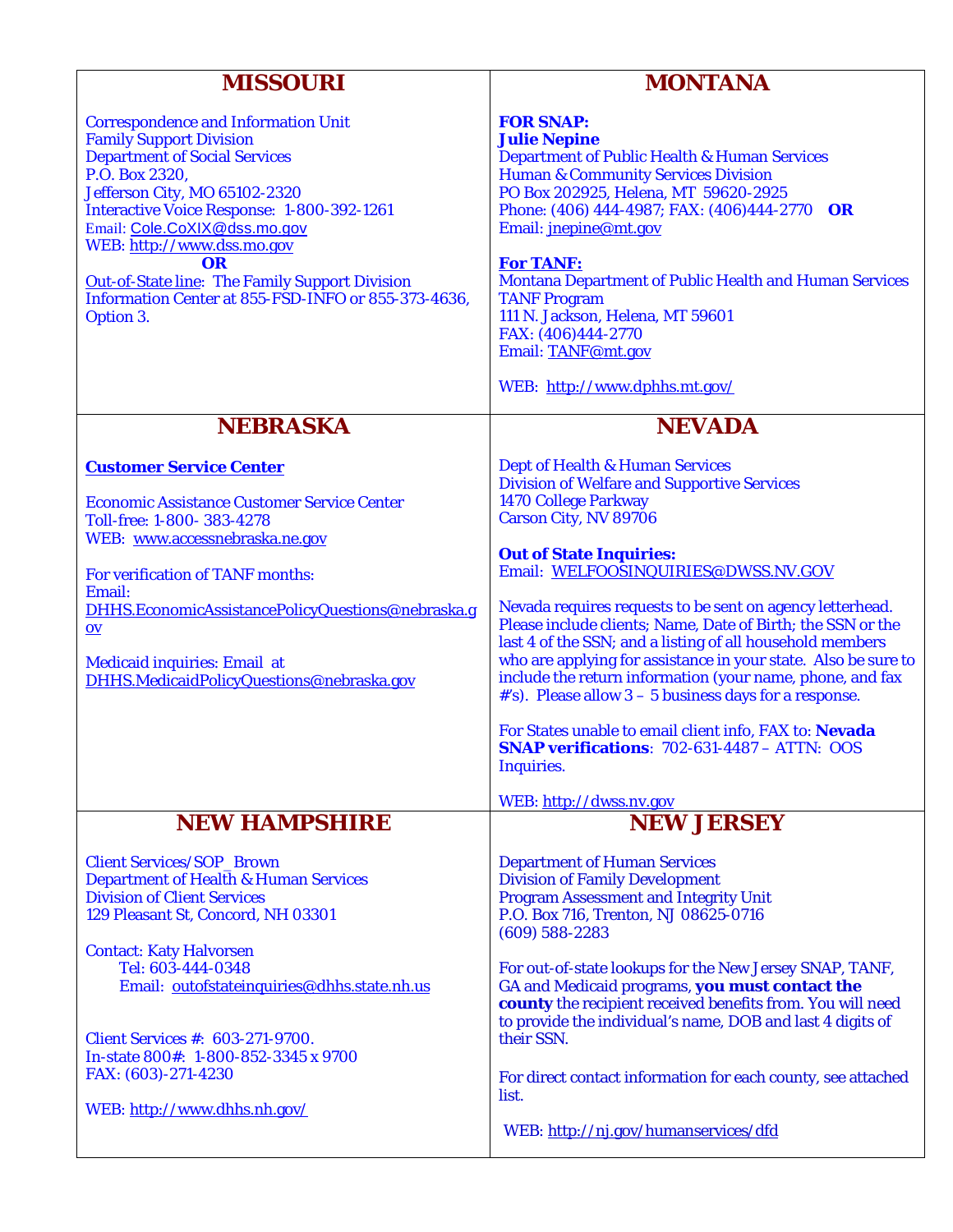| <b>NEW MEXICO</b>                                                                                                                   | <b>NEW YORK</b>                                                                                                            |
|-------------------------------------------------------------------------------------------------------------------------------------|----------------------------------------------------------------------------------------------------------------------------|
| Preferred methods of contact is by:                                                                                                 | <b>TO VERIFY CURRENT STATUS/CLOSING DATE OF</b><br><b>MEDICAID, SNAP BENEFITS OR TANF ASSISTANCE OR</b>                    |
| Email: outofstate.inquiry@state.nm.us                                                                                               | <b>TANF MONTHS:</b> FAX Request on your AGENCY'S<br>LETTERHEAD to the OUT-OF-STATE INQUIRY UNIT at                         |
|                                                                                                                                     | 518-474-8090. Be sure to include correct return FAX<br>number. No Email/Phone. Include customer's full name,               |
| Medical Assistance Division: 1-888-997-2583<br>Restitution Division: 1-800-431-4593                                                 | DOB and last 4 digits of SS# - Please include customer's new<br>address. If names of all household members are not         |
| EBT Cards: 1-800-843-8303<br><b>Fraud Division: 1-800-228-4802</b>                                                                  | included, response may not be completely accurate. If you<br>have not received a response in 5 business days please direct |
|                                                                                                                                     | an email to:wendy.buell@otda.ny.gov or call 518-486-3460.<br><b>FOR FRAUD ISSUES ONLY: DO NOT SUBMIT</b>                   |
| <b>New Mexico Human Services Department</b><br><b>Income Support Division</b>                                                       | <b>VERIFICATION REQUESTS TO MR. BACH</b>                                                                                   |
| P.O.B 2348<br><b>2009 S Pacheco Street</b>                                                                                          | <b>Stephen Bach, Director</b><br><b>Program Integrity, Audit &amp; Quality Improvement NYS</b>                             |
| Santa Fe, NM 87504                                                                                                                  | <b>OTDA, Riverview Center</b>                                                                                              |
| WEB: www.hsd.state.nm.us                                                                                                            | 4th Floor, 40 N Pearl St, Albany, NY 12243<br>Phone 518-402-0117                                                           |
|                                                                                                                                     | Email: Stephen.Bach@otda.ny.gov<br>WEB: http://www.dfa.state.ny.us                                                         |
|                                                                                                                                     | WEB: http://www.dfa.state.ny.us                                                                                            |
| <b>NORTH CAROLINA</b>                                                                                                               | <b>NORTH DAKOTA</b>                                                                                                        |
| <b>North Carolina Department of Health &amp;</b><br><b>Human Services Division of Social Services</b>                               | <b>Out of State Inquiries for SNAP, TANF and</b>                                                                           |
| <b>Out of State Inquiries for SNAP and TANF:</b>                                                                                    | <b>Medicaid:</b>                                                                                                           |
| Mail: DHHS (EBT) Call Center<br>P. O. Box 190                                                                                       | Call or send a secure E-mail request with client's                                                                         |
| Everetts, NC 27829                                                                                                                  | name, full SSN, and DOB on your Agency's Letterhead to:<br>PHONE: 701-328-2332 or 701-328-3513                             |
| Fax: (252) 789-5395<br><b>Phone: 1-866-719-0141</b>                                                                                 | EMAIL: dhseap@nd.gov                                                                                                       |
| Email: ebt.csc.leads@dhhs.nc.gov<br>NOTE: When forwarding request to the DHHS Call                                                  | Please allow 1 to 3 business days for a response.                                                                          |
| Center, include your agency's name, mailing address,                                                                                |                                                                                                                            |
| telephone number, and fax number if not already<br>indicated in your request. Due to NC security                                    | Website: www.nd.gov/dhs/services                                                                                           |
| requirements with SSNs, if your original e-mail contained                                                                           |                                                                                                                            |
| a full SSN, it will be edited so that only the last four digits<br>remain.                                                          |                                                                                                                            |
| WEB: www.ncdhhs.gov/dss                                                                                                             |                                                                                                                            |
| <b>OHIO</b><br>Office of Family Assistance, Ohio Department of Job & Family                                                         | <b>OKLAHOMA</b>                                                                                                            |
| Services, P.O. Box 183204, Columbus, Ohio 43218-3204<br>Phone: 614-466-4815 option 2, 1 - FAX: 614-466-1767                         | <b>Out-of-State Inquiry contact information:</b>                                                                           |
| The Ohio Benefit Verification County Contact Directory (88                                                                          | SNAP inquiries: SNAP@okdhs.org                                                                                             |
| Counties) is attached. OH is a county-administered state. Please<br>contact County Case Managers directly for information about     | FAX: 405-521-4158<br>Phone: 405-521-3444 or 1-866-411-1877                                                                 |
| the client's case status. If client knows what county they lived<br>in, call that county office. If they don't know the county, ask |                                                                                                                            |
| what city they lived in. Go to this website, key in the "city" or                                                                   | Medical inquiries: eligibility@OKHCA.org                                                                                   |
| "zip code" and it will provide the county that they lived in.<br>http://ohio.hometownlocator.com/cities/                            | WEB: www.okdhs.org                                                                                                         |
| Please E-mail your request including the Clients name, SSN#                                                                         |                                                                                                                            |
| and Date of Birth to: Out of State Inquiries@jfs.ohio.gov or<br>OFA-Mail-Services@jfs.ohio.gov.                                     |                                                                                                                            |
| If you are unable to send an e-mail or unable to locate the<br>County or City, please include on your fax the Clients name,         |                                                                                                                            |
| SSN# and DOB. Our FAX number is 614-466-1767 and we will                                                                            |                                                                                                                            |
| submit it to the county for processing.<br>WEB: www.jfs.ohio.gov/                                                                   |                                                                                                                            |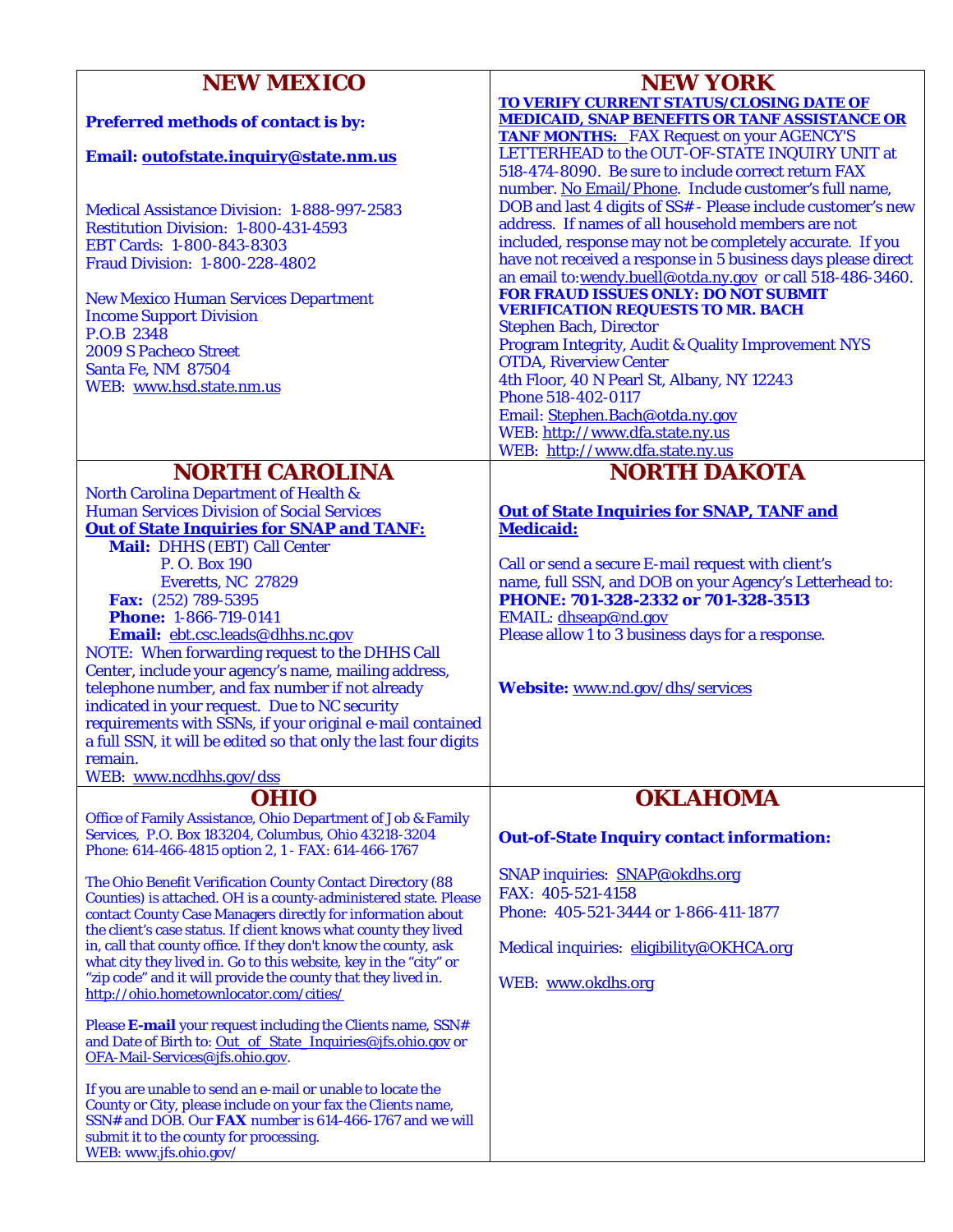| <b>OREGON</b>                                                                                                                                                                                                                                                                                                                                 | <b>PENNSYLVANIA</b>                                                                                                                                                                                                                                                                                                                                                                                                                     |
|-----------------------------------------------------------------------------------------------------------------------------------------------------------------------------------------------------------------------------------------------------------------------------------------------------------------------------------------------|-----------------------------------------------------------------------------------------------------------------------------------------------------------------------------------------------------------------------------------------------------------------------------------------------------------------------------------------------------------------------------------------------------------------------------------------|
| <b>Oregon requires States to fax their</b><br>request:                                                                                                                                                                                                                                                                                        | Use this contact first:<br><b>Division of Hotline and Correspondence</b><br><b>Pennsylvania Department of Human Services</b><br>P.O. Box 2675                                                                                                                                                                                                                                                                                           |
| TO VERIFY RECEIPT OF SNAP,<br><b>MEDICAL, AND/OR TANF BENEFITS:</b><br>FAX request w/client's name, SSN & DOB on your<br>Agency's Letterhead to (503) 373-7032.                                                                                                                                                                               | <b>Harrisburg, PA 17105-2675</b><br>Phone: (717) 787-3119<br>Fax: (717) 705-0040<br>Email: ra-dpwoimnet@pa.gov                                                                                                                                                                                                                                                                                                                          |
| <b>Oregon Department of Human Services</b><br><b>500 Summer St. NE, E-48</b><br>Salem, OR 97301-1066<br>Phone: (503) 945-5600<br>Fax: (503) 373-7032 or 503-581-6198                                                                                                                                                                          | Web: www.DHS.state.pa.us<br>Please send out-of-state requests by fax or secure e-mail on<br>your state's letterhead and include the following:                                                                                                                                                                                                                                                                                          |
| Web:<br>http://www.oregon.gov/DHS/assistance/index.shtml                                                                                                                                                                                                                                                                                      | (1) Name of the household members who are applying for<br>benefits<br>(2) Each members date of birth and last 4 of their social<br>security number<br>(3) The client's new address.                                                                                                                                                                                                                                                     |
|                                                                                                                                                                                                                                                                                                                                               | Allow 3 to 5 business days for a response.                                                                                                                                                                                                                                                                                                                                                                                              |
|                                                                                                                                                                                                                                                                                                                                               | <b>PUERTO RICO</b> - See last page                                                                                                                                                                                                                                                                                                                                                                                                      |
| <b>RHODE ISLAND</b>                                                                                                                                                                                                                                                                                                                           | <b>SOUTH CAROLINA</b>                                                                                                                                                                                                                                                                                                                                                                                                                   |
| <b>Rhode Island Department of Human Services</b><br><b>57 Howard Ave</b><br><b>Louis Pastore Building</b><br>Cranston, RI 02920                                                                                                                                                                                                               | <b>South Carolina Department of Social Services</b><br><b>Out-of-State Inquiries</b><br><b>Program Support Unit, Division of County Operations</b><br>P.O. Box 1520<br>Columbia, SC 29202-1520                                                                                                                                                                                                                                          |
| <b>Requests for verification of participation must be</b><br>in writing and faxed to:<br>William O'Donnell- Fax: 401-415-8563                                                                                                                                                                                                                 | <b>Please email all out of state inquiries for SNAP</b><br>and/or TANF to: SCDSSVerify@dss.sc.gov                                                                                                                                                                                                                                                                                                                                       |
| <b>For PARIS Match:</b><br>Fax: 401-462-2175                                                                                                                                                                                                                                                                                                  | Subject line should read: 'Out of State Inquiry from 'name<br>of state'.                                                                                                                                                                                                                                                                                                                                                                |
| <b>FRAUD DETECTION &amp; PREVENTION UNIT</b><br><b>State of Rhode Island and Providence Plantations,</b><br><b>Department of Administration</b><br><b>Office of Internal Audits</b><br>One Capitol Hill - 4 <sup>th</sup> Floor<br>Providence, RI 02908<br>Telephone: 401-574-8175<br>Fax number: 401-574-9255<br>WEB: http://www.dhs.ri.gov/ | We will be unable to process your request without the<br>following information:<br>1. Individual's name, SS#, and current address<br><b>OR</b><br>2. Individual's name, last four digits of the SS#, date of<br>birth, and current address.<br>If unable to email, please fax inquires to 803-898-1214,<br><b>ATTN: Program Support Unit.</b><br><b>Fraud and PARIS matches:</b> Send to Keshawn Jacobs at<br>Keshawn.Jacobs@dss.sc.gov |
|                                                                                                                                                                                                                                                                                                                                               | <b>Medicaid Inquiries:</b> Contact SC Dept. of Health and<br>Human Services at 888-549-0820. Press #1 for English,<br>#1 for caseworker feedback and #2 to speak with a rep.                                                                                                                                                                                                                                                            |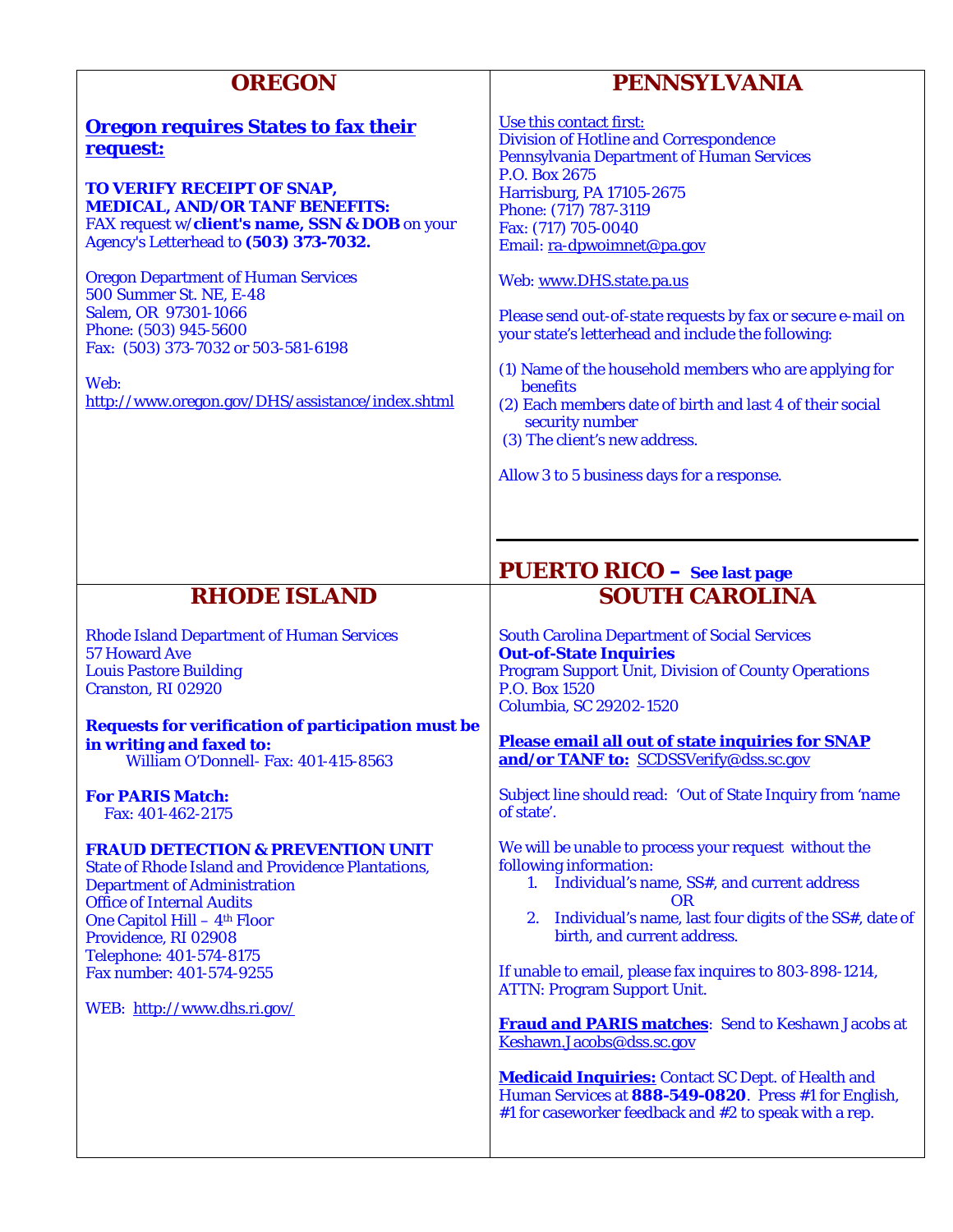| <b>SOUTH DAKOTA</b>                                                                                        | <b>TENNESSEE</b>                                                                |
|------------------------------------------------------------------------------------------------------------|---------------------------------------------------------------------------------|
|                                                                                                            | Please Note: The Out of State Inquiry Form is the preferred                     |
|                                                                                                            | method of contact.                                                              |
| <b>Department of Social Services</b>                                                                       |                                                                                 |
| <b>700 Governors Drive</b>                                                                                 | To verify benefit information (out of state inquiries, dual                     |
| Pierre, South Dakota 57501-2291                                                                            | participation alerts, PARIS matches, etc.), please submit the                   |
| Phone: 1-877-999-5612 (toll free) or                                                                       | <b>TN Out of State Inquiry Form</b>                                             |
| 1-605-773-4678 (direct)                                                                                    | $\mathbf{0}\mathbf{r}$                                                          |
| Email: SNAP@state.sd.us                                                                                    |                                                                                 |
|                                                                                                            | Fax on your State's letterhead to (615) 687-5535                                |
| WEB: http://dss.sd.gov/economicassistance/snap/                                                            | with the following requested information:                                       |
|                                                                                                            | 1. Your Name, Agency Name and Address, phone number                             |
|                                                                                                            | and fax number                                                                  |
|                                                                                                            | 2. Names of household members applying for benefits in<br><b>your State</b>     |
|                                                                                                            | <b>3. Date of Application</b>                                                   |
|                                                                                                            | <b>4. Complete Social Security Numbers</b>                                      |
|                                                                                                            | 5. A Current Address so that closure notices can be sent to                     |
|                                                                                                            | the client                                                                      |
|                                                                                                            | <b>Please allow 3 business days for a response.</b>                             |
|                                                                                                            | <b>Supplemental Nutrition Assistance Program (SNAP) Policy</b>                  |
|                                                                                                            | <b>Department of Human Services</b>                                             |
|                                                                                                            | Citizen Plaza Bldg., 8th Floor                                                  |
|                                                                                                            | <b>400 Deaderick Street</b>                                                     |
|                                                                                                            | Nashville, TN 37243-1403                                                        |
|                                                                                                            | www.tn.gov/humanservices                                                        |
| <b>TEXAS</b>                                                                                               | <b>UTAH</b>                                                                     |
|                                                                                                            |                                                                                 |
|                                                                                                            |                                                                                 |
| <b>Texas Health and Human Services Commission</b><br><b>Fax: 1-877-447-2839 (Please submit one inquiry</b> | <b>Department of Workforce Services</b><br><b>Eligibility Services Division</b> |
| per page and fax each inquiry separately on                                                                | P.O. Box 143245                                                                 |
| agency letterhead.)                                                                                        | <b>Salt Lake City, UT 84114-3245</b>                                            |
| <b>OR</b>                                                                                                  |                                                                                 |
|                                                                                                            | Phone: 866-435-7414 - Press Option 5 for Out-of-State                           |
| Phone: 1-877-541-7905, then select the following                                                           | inquires.                                                                       |
| options from the Interactive Voice Response System:<br><b>Option 1 for English;</b>                        | <b>OR</b>                                                                       |
|                                                                                                            | <b>Addition contact: 801-526-0950</b>                                           |
| <b>Option 2 for Your Texas benefit information;</b><br>п                                                   |                                                                                 |
|                                                                                                            | WEB: www.jobs.utah.gov                                                          |
| <b>Option 1 for Medicaid, SNAP and TANF</b><br>٠<br>information;                                           |                                                                                 |
|                                                                                                            |                                                                                 |
| <b>Option 1 to enter Social Security number for</b><br>٠                                                   |                                                                                 |
| someone on your case; $-OR$ -                                                                              |                                                                                 |
| Option 2 to enter your case number $-OR$ -<br>$\blacksquare$                                               |                                                                                 |
| Option 3 if information is unknown or help with the<br>٠                                                   |                                                                                 |
| YourTexasBenefits.com website; (caller will be<br>routed to the next available agent)                      |                                                                                 |
|                                                                                                            |                                                                                 |
|                                                                                                            |                                                                                 |
| <b>Note: Inquiries regarding TANF countable months</b>                                                     |                                                                                 |
| are required via Fax.                                                                                      |                                                                                 |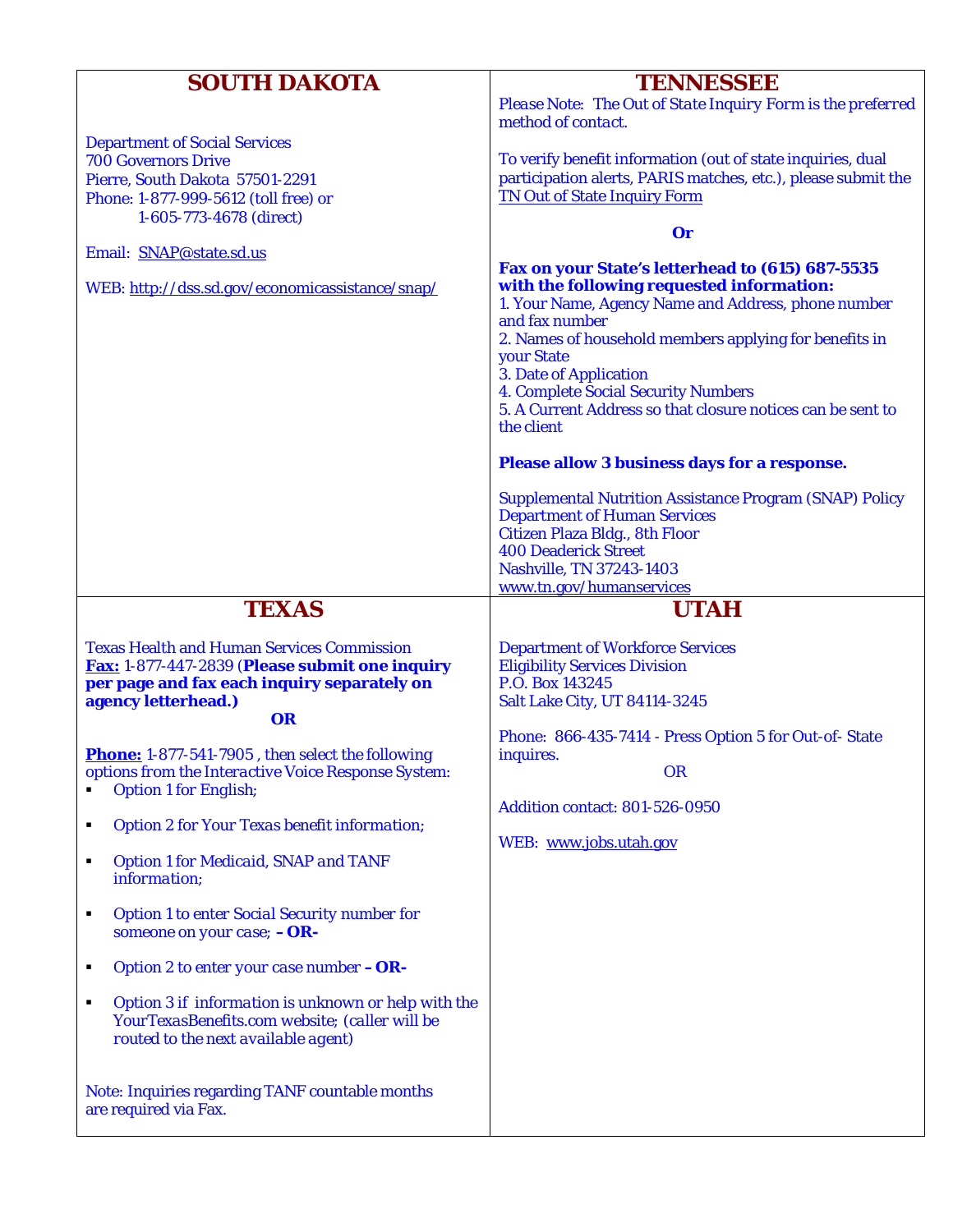| <b>VERMONT</b>                                                      | <b>VIRGINIA</b>                                                         |
|---------------------------------------------------------------------|-------------------------------------------------------------------------|
|                                                                     | <b>Virginia Department of Social Services</b>                           |
| <b>Call Center</b>                                                  | <b>Division of Benefit Programs</b><br><b>801 East Main St</b>          |
| <b>Economic Services Benefits Service Center</b>                    | Richmond, VA 23219-2901                                                 |
| <b>103 South Main St</b>                                            | WEB: http://dss.virginia.gov/benefit/snap.cgi                           |
| <b>Waterbury, VT 05671-1201</b>                                     |                                                                         |
| <b>Preferred:</b> Toll-free: 1-800- 479-6151.                       | <b>Out of State Inquiries:</b> Include the following:                   |
| If 800# is not working, call (802) 828-6896                         | - Client's name, DOB, SSN (if last four only, you must                  |
|                                                                     | provide entire DOB), and current address                                |
| WEB: www.mybenefits.vt.gov (this site can be used, but              | - All household members who are applying for assistance in              |
| not preferred).                                                     | your state                                                              |
|                                                                     | <b>Submit the inquiry to:</b>                                           |
|                                                                     | EMAIL: <u>vaoutofstateverifications@dss.virginia.gov</u> .              |
|                                                                     |                                                                         |
|                                                                     | <b>Please allow 5 business days for an emailed</b><br>response.         |
|                                                                     | <b>PARIS Matches:</b> The contact information is provided in            |
|                                                                     | the PARIS match.                                                        |
| <b>VIRGIN ISLANDS</b>                                               | <b>WASHINGTON</b>                                                       |
|                                                                     | STATE OF WASHINGTON - Direct out-of-state inquiries for                 |
|                                                                     | <b>SNAP, Medicaid and TANF and PARIS inquiries to:</b>                  |
| <b>Emmanueline Archer</b>                                           | (Preferred): - <b>FAX #</b> : 1-888-212-2319                            |
| <b>Department of Human Services</b>                                 | Please provide the following information:                               |
| <b>Division of Family Assistance</b><br>1303 Hospital Ground, STE 1 | 1.) Name of the worker requesting the information                       |
| St. Thomas, VI 00801-6722                                           | 2.) Direct contact information for the worker requesting<br>information |
| Phone (340-774-0930 ext. 4309 or (340) 774-2399                     | 3.) Name, SSN, DOB of all household members who applied                 |
| Fax (340) 777-5449                                                  | in your state                                                           |
| Email: emmanueline.archer@dhs.vi.gov                                | 4.) Current mailing address for the client(s)                           |
|                                                                     | 5.) Date/programs applied for in the other state                        |
|                                                                     | <b>Mailing Address:</b>                                                 |
|                                                                     | <b>Department of Social and Health Services</b>                         |
|                                                                     | <b>Division of Program Integrity</b>                                    |
|                                                                     | <b>Attn: PARIS Unit</b>                                                 |
|                                                                     | PO Box 45410<br>Olympia, WA 98504-5410                                  |
|                                                                     | Toll-free # 1-855-927-2747 (1-855-WAPARIS)                              |
| <b>WEST VIRGINA</b>                                                 | <b>WISCONSIN</b>                                                        |
| <b>Department of Health &amp; Human Resources</b>                   | Out-of-State Inquires should be directed to:                            |
| <b>Division of Family Assistance</b>                                |                                                                         |
| 350 Capitol St., Room B-18                                          | <b>SNAP and HealthCare (MA):</b>                                        |
| <b>Charleston, WV 25301-3705</b>                                    | <b>WI Department of Health &amp; Family Services</b>                    |
| Phone: (304) 356-4619 (Request to speak to the Worker               | 1 W Wilson St, Madison, WI 53703                                        |
| of the Day)                                                         | Phone: (608) 261-6378--Option 3<br>Fax: (608) 267-2269                  |
| Email: DHHRbcfbenefitver@wv.gov                                     | Email: DHSOSBQ@dhs.wisconsin.gov                                        |
| WEB: www.dhhr.wv.gov                                                | Applicant/Members should contact the county agency. To get the          |
|                                                                     | phone number of the agency, call 1-800-362-3002 or go to                |
|                                                                     | dhs.wisconsin.gov/em/customerhelp.                                      |
|                                                                     | <b>PARIS-Related SNAP and HealthCare (MA):</b>                          |
|                                                                     | 1. DHSOIGPARIS@dhs.wisconsin.gov or 2. (608) 267-0470                   |
|                                                                     | <b>TANF:</b>                                                            |
|                                                                     | Phone: (608) 422-7900 Fax: (608) 327-6125                               |
|                                                                     | Email: DCFW2TANFVerify@wisconsin.gov                                    |
|                                                                     | <b>PARIS-Related TANF (Child Care and Cash Assistance):</b>             |
|                                                                     | 1. DCFOIG@wisconsin.gov or 2. 608-422-7100                              |
|                                                                     |                                                                         |